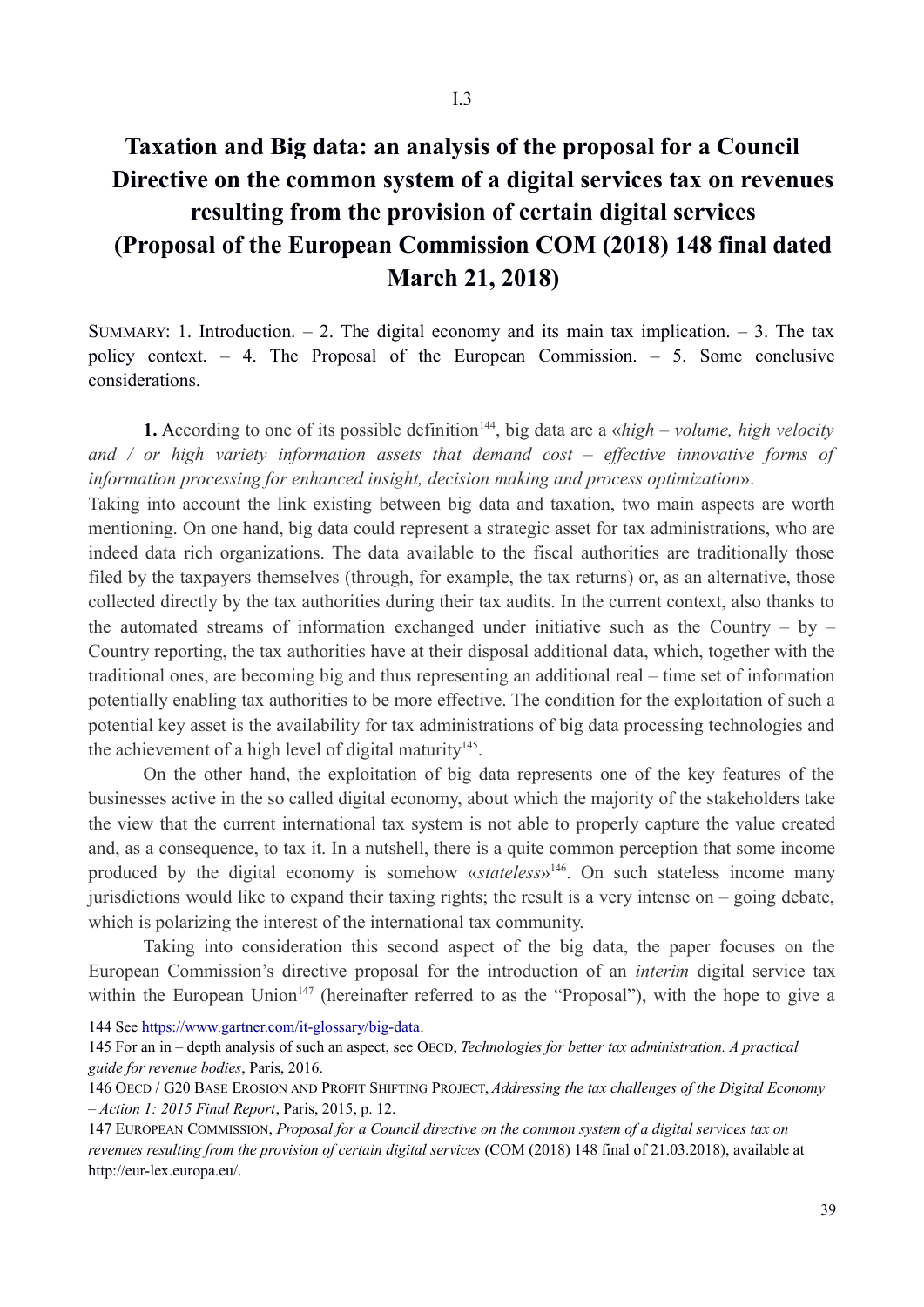contribution to the discussions that will take place next October within the first seminar organized by the University of Milan and entitled to «Big data and Law: new challenges beyond data protection».

At this aim, paragraph 2 of the paper gives an overview of the main characteristics of the digital economy – focusing in particular on the importance of big data – and the possible tax implications thereof. While these issues deserve an in – depth *ad hoc* study that is beyond the scope of the present paper, the analysis will limited to that preliminary considerations that are deemed necessary for a better understanding of the following parts. Paragraph 3 describes the current state of the debate, which is now on-going at the international, regional and national level, in order to make a complete reconstruction of the background behind the Proposal. A critical reading of the proposed directive is included in paragraph 4, with the intention of highlighting its significance and detecting possible areas of improvement. In this respect, it appears important to warn as from now the reader that all the available scholars' comments on the Proposal are quite negative  $148$ . In any case, the proposed directive appears to be of interest, since it represents the first tentative coming from a regional organization to introduce an unilateral interim tax measure to face the challenges posed by the digital economy. Some conclusive remarks are finally articulated in Paragraph 5.

**2.** As of today, there is no shared definition of digital economy; however, such a lack is quite understandable. On one hand, the digitalization represents indeed an extensive phenomenon, which encompasses all the businesses, with the consequence that «*the digital economy is increasingly becoming the economy itself*»<sup>149</sup>. In light of this aspect, scholarship has articulated the view according to which the term «*digitalization of the economy*» instead of «*digital economy*» would better apply to the current scenario. On the other hand, any tentative definition of the phenomenon under analysis is probably destined to become outdated in a short time, given the rapid development characterizing the digital economy. Having said that, the term «digital economy» is conventionally used in the context of this paper as a collective name making reference to a range of different activities, all of which have the following four salient characteristics in common<sup>150</sup>.

148 J. BECKER, J. ENGLISH, *EU Digital Services Tax: a populist and flawed proposal*, in *Kluwer International Tax Blog* (March 2018), available at http://kluwertaxblog.com/2018/03/16/eu-digital-services-tax-populist-flawed-proposal/; CFE FISCAL COMMITTEE, *Opinion Statement FC 1/2018 on the European Commission Proposal of 21 March 2018 for a Council directive on the common system of a digital services tax on revenues resulting from the provision of certain digital services*, in *European Taxation*, 2018, p. 371; A. M. JIMÈNEZ, *BEPS, the Digital(ized) Economy and the Taxation of Services and Royalties*, in *Intertax*, 2018, p. 635; L.A. SHEPPARD, *Digital permanent establishment and digital equalization taxes*, in *Bull. Intl. Taxn*., 2018; D. STEVANATO, *"Digital Tax" all'europea: una creatura deforme* (March 2018), available at https://www.leoniblog.it/2018/03/23/digital-tax-alleuropea-creatura-deforme-dario-stevanato/; A. TURRINA, *Which "Source Taxation" for the Digital Economy?*, in *Intertax*, 2018, p. 495; F. VAN HORZEN – A. VAN ESDONK, *Proposed 3% Digital Services Tax*, in *International Transfer Pricing Journal*, 2018, p. 267. 149 OECD, *Action 1 Final Report* (2015), *supra* n. 3, p. 11.

150 For the description provided in the present Paper, the position of the European Union has been mainly taken into consideration since the Paper focuses on the EU Commission's proposal and also because the position of the European Union is quite aligned to that of the OECD. More specifically, the OEDC lists the following aspects as key features of the digital economy: i) mobility with respect to intangibles, users and business functions, ii) reliance on «big data», iii) network effects, iv) use of multi-sided business models, v) tendency toward monopoly or oligopoly and vi) volatility due to low barriers to entry and rapidly evolving technology (see OECD, *Action 1 Final Report (2015)*, *supra* n. 3, at para. 4.3). In the more recent Interim Report published by the OECD, such aspects have been confirmed as key features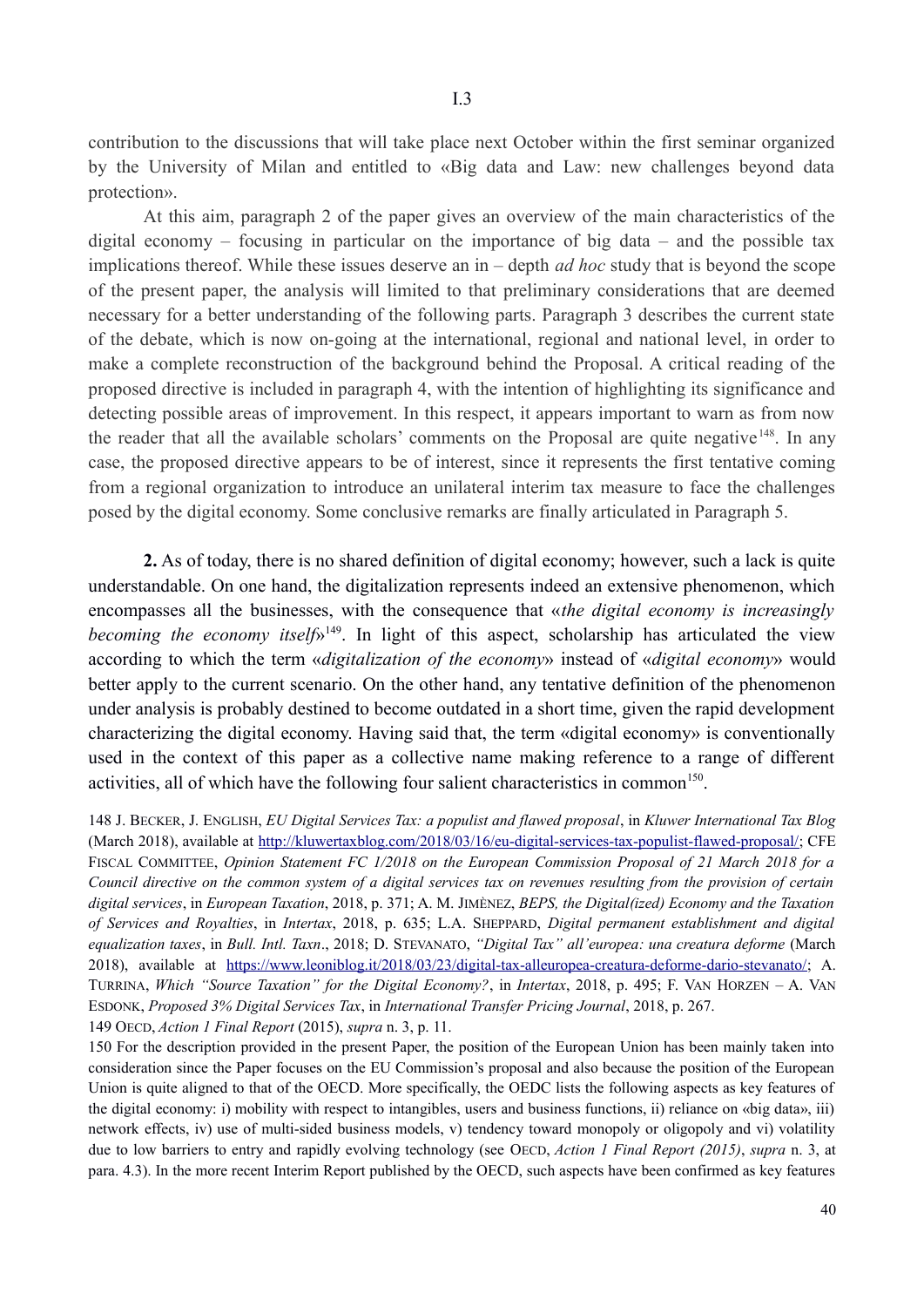i) Limited physical presence of the businesses active in the digital economy, as a consequence of the decreased need for local personnel to perform business functions and the corresponding increased ability to conduct the business activity remotely (so – called «scale without mass» phenomenon). In other words, digital undertakings are able to manage their global operations on an integrated basis from a jurisdiction, which may differ from that / those jurisdictions in which the operations are carried out and the suppliers and customers are located.

ii) The importance of intangible assets which are crucial contributors of value for digitalized businesses. In this respect, it is worth underlining that the aforementioned feature of «mobility» applies also to the intangible assets on which the digital companies rely on, since the function of managing intangible assets can be assigned and transferred from one location to another (particularly within the same multinational group), with important consequences on where business' profits are subject to tax.

iii) Tendency toward monopoly or oligopoly, especially in case of immature markets where the company acting as first actor is usually able to achieve a dominant position in a very short time; iv) Reliance on big data which are available to digital business thanks to the user participation. Data has always played an important role for businesses – also the traditional ones –; what characterizes the digital economy is the fact that data represent a component of the value creation process of such a relevance as never before: the use, collection and analysis of data is becoming an integral part of the digitalized business models. In order to better understand such consideration, it is important to further analyse the process – consisting of several phases – through which data become value. First of all, data have to be generated thanks to online activities performed by the digital services users; such data are stored and collected and, after a relatively short period of time, become big data, because of their increasing volumes. Big data are than processed, interpreted and analyzed: such step is essential in order to make the collected big data valuable; only through such analysis indeed, big data become readable and, as such, valuable.

According to a persuasive reconstructive study made by the  $OECD<sup>151</sup>$  – and taken into consideration also by the European Commission for the Proposal – , the involvement of the users in the phase of data origination characterizes all the business models of the digital economy. The level of such an involvement can instead vary from one business model to another. On one hand, the user participation is qualified as passive in all those cases in which the user does not perform any activity different to those strictly necessary in order to enjoy the online services (e.g. downloading an app, using a particular device or providing consent for user data to be collected). In all other cases, the user participation is qualified as active, even if with different possible levels. The lower level of user participation is required in case of recommendation mechanisms, involving activities such as bookmarking, tagging and rating, as it is typical for platforms providing for digital contents or IT solutions and e-commerce websites. An intermediary level of user participation characterizes instead activities such as writing comments and reviews (e.g. TripAdvisor) and taking and

of the digital economy, even if partially combined with each other. The result is a final list which includes the following aspects among the salient characteristics of the digital economy: i) cross – jurisdictional scale without mass, ii) reliance upon intangible assets (including intellectual property rights) and iii) data and user participation (see OECD / G20 BASE EROSION AND PROFIT SHIFTING PROJECT, *Tax Challenges Arising from Digitalisation – Interim Report*, Paris, 2018, at para 2.5).

151 OECD, *Interim Report (2018)*, *supra* n. 8, at para 143 – 149.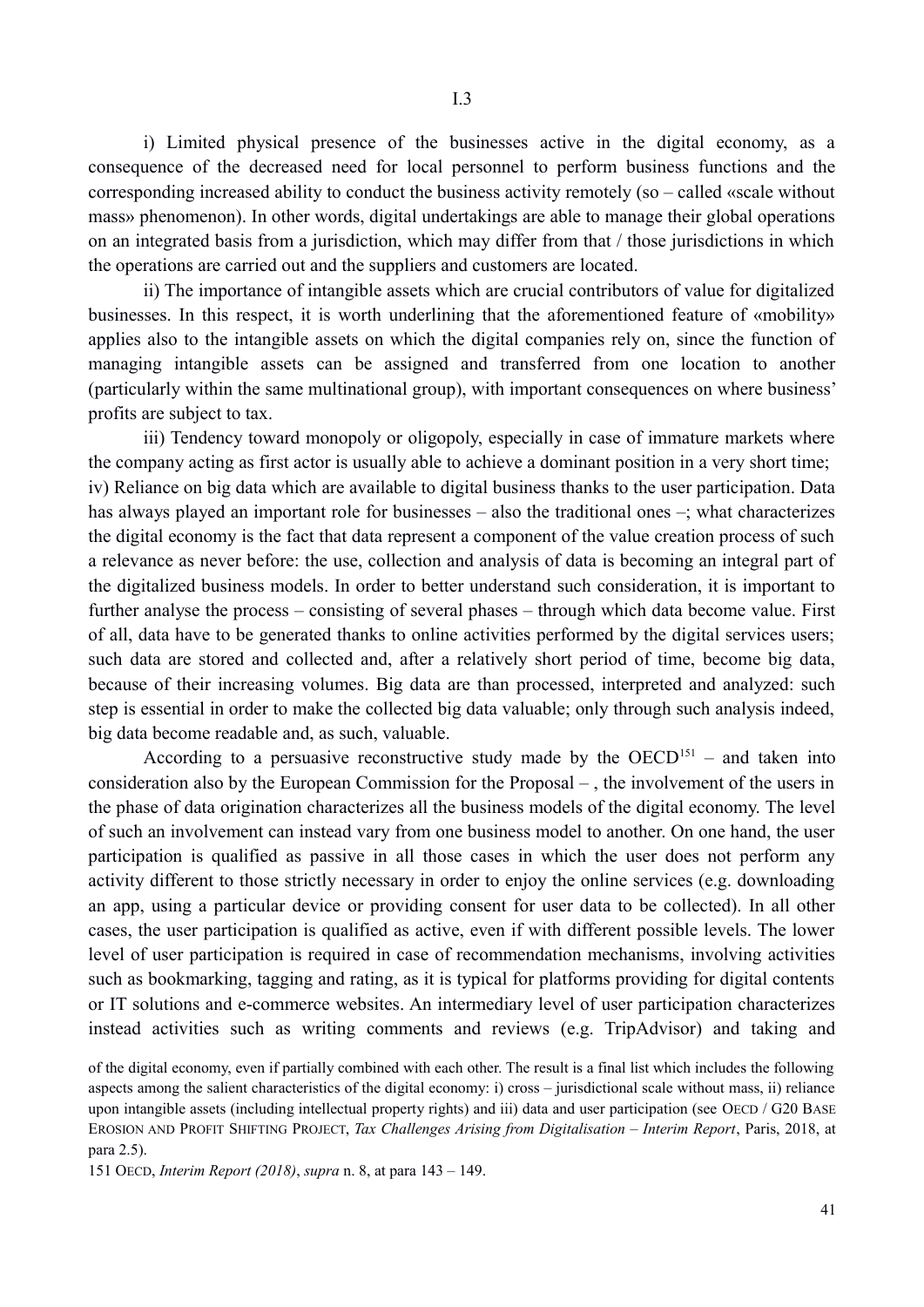uploading photos and videos (e.g. Instagram and YouTube). The highest level of user participation is needed in case of social network (e.g. Facebook), in relation to which the user is asked to add friends and actively contribute to the creation of the community.

Moreover, also the way through which value is created from big data can differ from one digital business to another: several companies use directly the customer data collected for improving their own business operations while others monetize them by selling targeted online advertisements or, in any case, by transferring the user data to third parties.

Since the international tax rules currently in place have been established in the Twenties when the digital revolution was still far from happening, they disregard all the key features of the digital economy mentioned above. In very basic term, under the current international tax system, some sort of physical presence is required, being the permanent establishment the threshold for allocating any taxing right on the business profits of a non – resident company<sup>152</sup> to the market jurisdiction. However, as noted above, the business models of the digital economy are characterized by a limited physical presence: hence the major tension between the framework of reference provided by the international tax regime and the essential features of digital business models emerges. The result is the perception of the existence of what the scholarship has defined as a «*(digital) international tax gap*»153.

**3.** The debate on how to fill such digital international tax gap dates back at least to 2013, when the OECD launched the 15 – point Action Plan on Base Erosion and Profit Shifting ("BEPS"). As part of such Action Plan, the OECD requested for public comments in relation to the tax challenges raised by digitalization. With the aim to be proactive in response to the OECD initiative, the European Commission set up a group of expert, assigning them the task to develop a comprehensive Union position on tax issues in the digital economy<sup>154</sup>. The outcome of the experts' work was included in a report<sup>155</sup>, according to which, among the others, no special tax regime should be introduced for digital companies but any reform should have structured in general terms, with the introduction of simple, stable and predictable tax rules, the need of which has been strengthened by the digitalization.

In these years, the European Commission kept on working on the challenges of the digital economy, setting the creation of a Digital Single Market as one of its ten key priorities, with the aim of making Europe as world leader in the digital economy<sup>156</sup>. Direct taxation was deemed by the

152 The threshold of the permanent establishment is met in case that the non – resident company operates through a fixed place of business in a given jurisdiction or, as an alternative, through a dependent agent (the so called «agency permanent establishment»).

153 A. TURRINA, *Which "Source Taxation" for the Digital Economy?*, *supra* n. 6.

154 EUROPEAN COMMISSION, *Decision of 22.10.2013 setting up the Commission Expert Group on Taxation of the Digital Economy* (C (2013) 7082 final of 22.10.2013), available at http://eur-lex.europa.eu/.

155 COMMISSION EXPERT GROUP ON TAXATION OF THE DIGITAL ECONOMY, *Report*, 28.05.2014, available at http://eurlex.europa.eu/.

156 EUROPEAN COMMISSION, *Communication to the European Parliament, the Council and the European Economic and Social Committee and the Committee of the Regions – A Digital Single Market Strategy for Europe* (COM (2015) 192 final of 6.5.2015), available at http://eur-lex.europa.eu/. According to the definition provided by the European Commission, a «*digital single market is one in which the free movement of goods, persons, services and capital is ensured and where individuals and businesses can seamlessly access and exercise online activities under conditions of fair competition, and a high level of consumer and personal data protection, irrespective of their nationality or place of*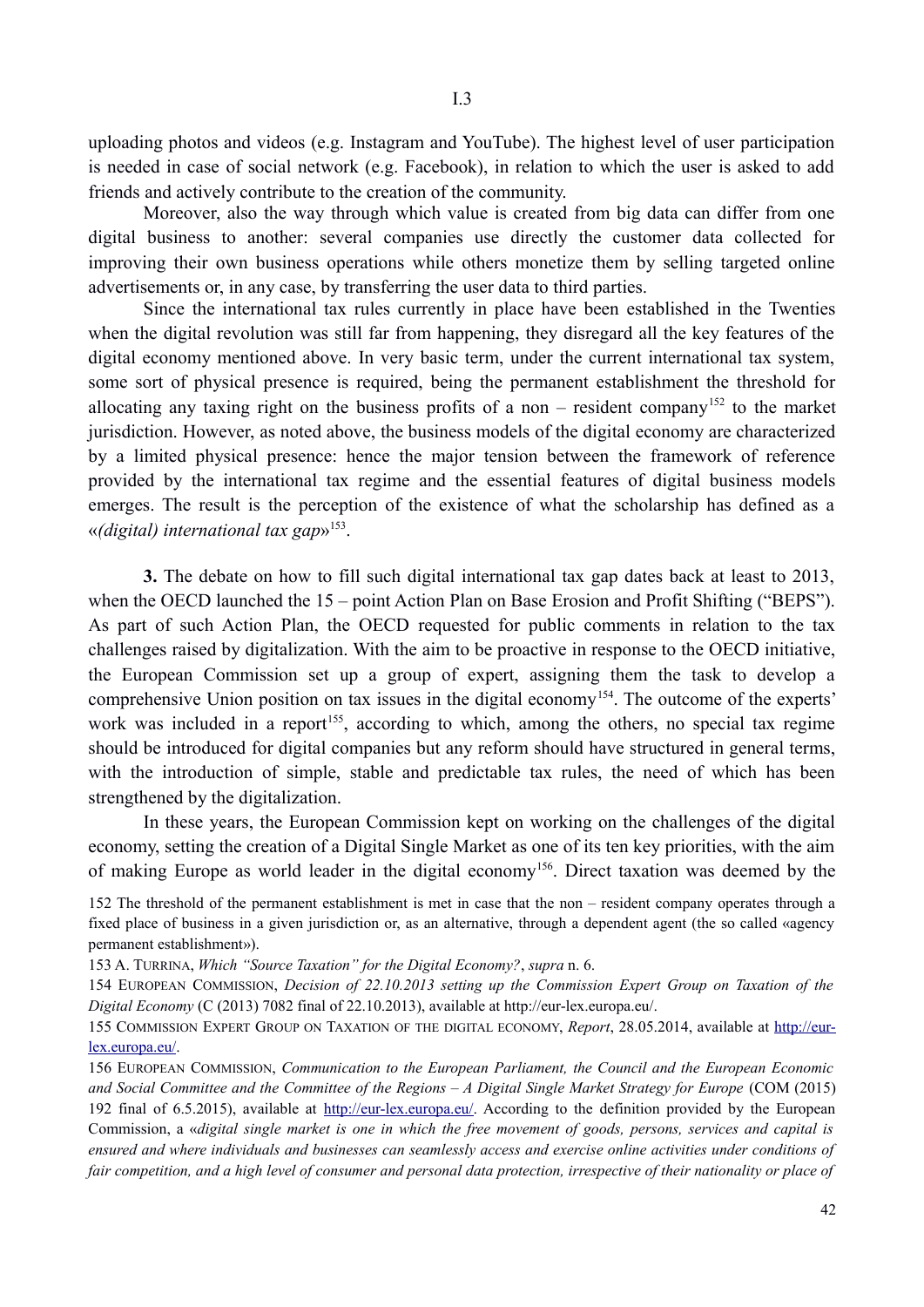European Commission to be one of the topics to be addressed – even if, at this stage, not the most important one – in order to make such a Digital Single Market concrete.

After 2 year – long work, the OECD issued in October 2015 a final report (Action 1) acknowledging that the digital economy exacerbates BEPS risks, as well as poses some challenges for the international taxation. The result was the adoption by the OECD of a «wait and see» approach, the main reason of which was the expectation that the anti – BEPS effects of other measures implemented within the BEPS project would have had a substantial impact not only on the BEPS issues, but also on the broader tax challenges posed by the digital economy.

As of today, such a position seems to be unviable: starting from 2017, the debate on digital economy has indeed further intensified both at international, EU and national level, suggesting that there is a quite common political pressure to act quickly. Without pretending to be exhaustive and starting from the international level, it should be mentioned that the G20 Finance Ministers requested the OECD to deliver a follow-up of Action 1. Hence, in September 2017, the OECD opened a public consultation, the outcome of which was an Interim report issued in March 2018<sup>157</sup>. In this occasion, the OECD takes a step forward if compared with the position expressed in BEPS Action 1: it acknowledges indeed that the tax challenges of the digital economy go beyond the boundaries of the BEPS concerns and address the redefinition of the criteria for the allocation of taxing rights on business profits among different jurisdictions. In this respect, the OECD states further that a consensus – based solution is needed for facing the challenges of the digital economy, that such kind of solution is not yet achievable since there are divergent views on how the issue should be approached and that, as a consequence, further work is needed, with the goal of producing an update in 2019 and a final report in 2020<sup>158</sup>.

In this context, some countries have either adopted or announced the adoption of unilateral measures for the taxation of the digital activities: some examples are given by the so called diverted profit tax introduced by the United Kingdom, the equalization levy which applies in India and the web tax proposed by the Italian Government<sup>159</sup>.

## *residence*».

## 157 OECD, *Interim Report (2018)*, *supra* n. 8.

158 Just to mention the initiatives taken at the United Nations Level, the Committee of Experts on international cooperation in tax matters has issued a report entitled to the «*Tax Challenges in the Digitalized Economy*», with the aim to take a proactive approach in the on - going debate on the solution required for tackling the challenges of the digital economy, with particular attention to the needs of the developing countries (see UN COMMITTEE OF EXPERTS ON INTERNATIONAL COOPERATION IN TAX MATTERS, *Tax challenges in the digitalized economy. Selected issues for possible Committee Consideration*, 17 – 20.10.2017, available at *www.un.org*). Further work is expected to be done at the UN level. According to the recently released agenda of the next seventeenth session of the UN Committee of experts in international cooperation in tax matters to be held next October in Geneva, the tax consequences of the digitalized economy will represent one of the substantive issues to be discussed during the session (see UN COMMITTEE OF EXPERTS ON INTERNATIONAL COOPERATION IN TAX MATTERS, *Provisional agenda and organization of work*, 02.08.2018, available at *http://www.un.org/esa/ffd/events/event/seventeenth-session-tax.html*).

159 Italy appears to be at the forefront of the on – going debate on the taxation of the digital companies. A short term solution has been introduced by article 1, paras 1011–1019 of Law N. 205 of 27 December 2017 (Finance Bill 2018), with a deferred planned application starting from 1 January 2019. The objective scope of the proposed tax should be further specified by a decree issued by the Italian Ministry of Finance; such a decree – expected for April 2018 - has not been published yet. It is likely that Italy decide to prevent the entry into force of the measure, preferring to wait for the adoption of an interim tax at the European level. In this respect, see A. TOMASSINI, *L'incerta corsa alla tassazione*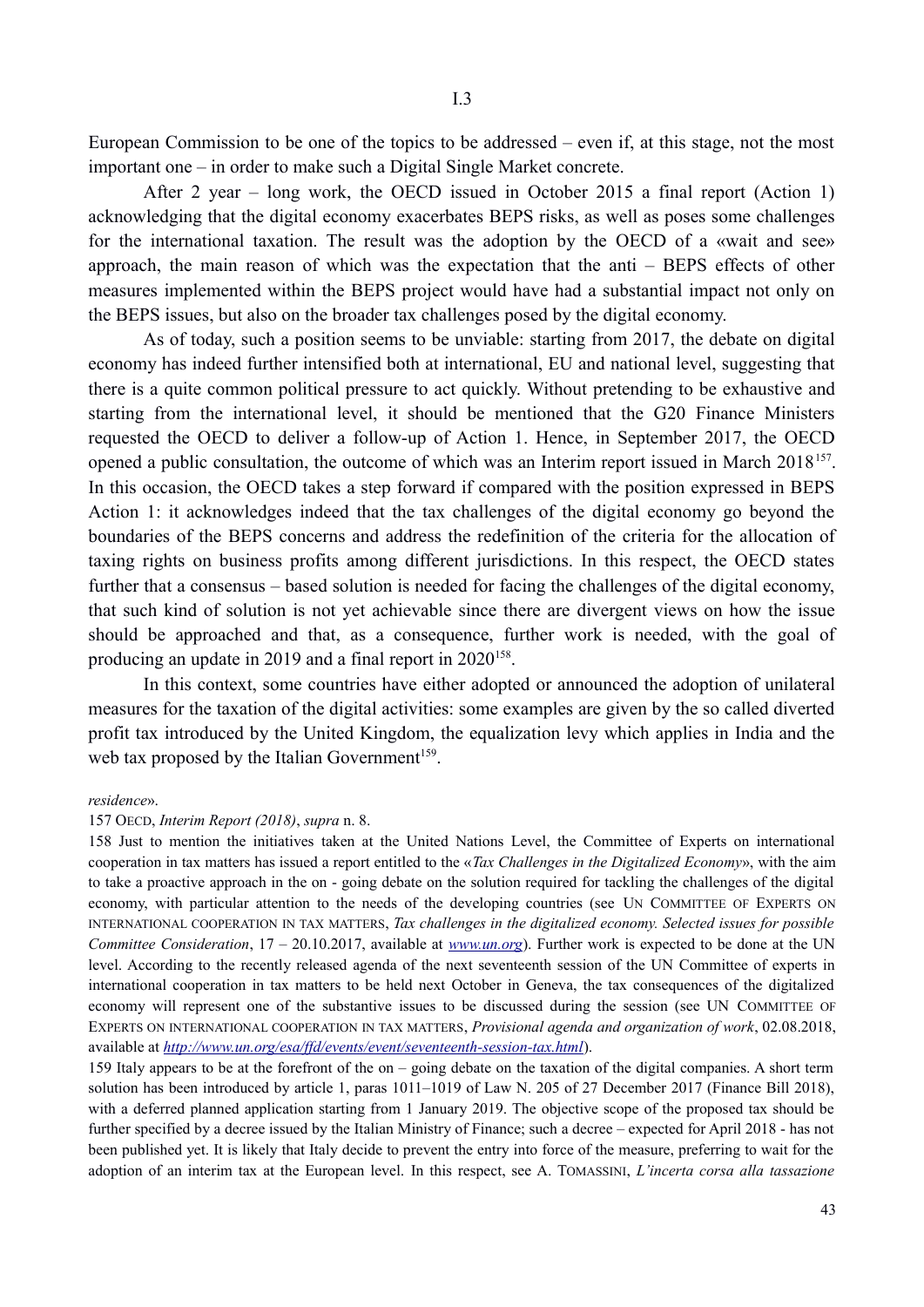At the intermediary regional level of the European Union, the importance of setting up a Digital Single Market has been remarked by the European Commission in May  $2017<sup>160</sup>$ . In the following July, a discussion on the challenges of the taxation of profits of the digital economy was launched within the Council of the European Union. On September 2017 in the contest of his State of the Union speech, the President of the European Commission sent a letter of intent to the President of the European Parliament and the President of the European Council, announcing a legislative proposal establishing rules at EU level allowing taxation of profits generated by multinationals through the digital economy<sup>161</sup>. The Finance Ministers of Germany, France, Spain and Italy signed a joint political statement in support of EU law compatible and effective solutions «*based on the concept of establishing a so called equalization tax on the turnover generated in Europe by the digital companies*»<sup>162</sup>. At the informal ECOFIN meeting in Tallinn on 16 September 2017, six more member states expressed their interest and support to the approach suggested in the aforementioned joint political statement. In its communication entitled to «*A Fair and Efficient Tax System in the European Union for the Digital Single Market»* adopted on 21 September 2017<sup>163</sup>, the Commission identified the challenges that the digital economy poses for existing tax rules and committed to analyze the policy options available. Following the Digital Summit in Tallinn on 29 September 2017, the European Council adopted on 19 October 2017 conclusion that underlined the «*need for an effective and fair taxation system fit for the digital area*<sup>164</sup>. The ECOFIN Council conclusions of 5 December 2017 invited the Commission to adopt proposals responding to the challenges of taxing profits in the digital economy, highlighting the interest of many Member States for temporary measures, such as for example an equalization levy based on revenues from digital activities in the EU that would remain outside the scope of double tax conventions<sup>165</sup>.

*dell'economia digitale*, in *Corriere Tributario*, 2018, p. 169. Besides, Italy has introduced a procedure of cooperation and enhanced collaboration that allows large multinational groups to discuss and examine jointly with the Italian tax authorities whether they may be deemed to have a permanent establishment in Italy (see art. 1*bis* of Law Decree No. 50 of 4 April 2017, converted by Law No. 96 of 21 June 2017). According to the intention of the Italian legislator, such measure is mainly targeted to companies active in the digital economy. For an in – depth analysis, see M. CERRATO, *La procedura di cooperazione e collaborazione rafforzata in materia di stabile organizzazione (c.d.* web tax *transitoria)*, in *Rivista di diritto tributario*, 2017, p. 751.

160 EUROPEAN COMMISSION, *Communication to the European Parliament, the Council, the European Economic and social Committee and the Committee of the Regions on the Mid – Term Review on the implementation of the Digital Single Market Strategy. A connected Digital Single Market for all* (COM (2017) 228 final of 10.05.2017), in http://eurlex.europa.eu/.

161 PRESIDENT OF THE EUROPEAN COMMISSION, *State of the Union 2017. Letter of intent to President Antonio Tajani and to Prime Minister Jüri Ratas*, 13.09.2017, available at http://www.un.org/esa/ffd/events/event/seventeenth-sessiontax.html.

162 FINANCE MINISTERS OF FRANCE, GERMANY, ITALY AND SPAIN, *Political Statement. Joint initiative on the taxation of companies operating in the digital economy*, 07.09.2017, available at www.mef.gov.it.

163 EUROPEAN COMMISSION, *Communication to the European Parliament and the Council. A fair and efficient tax system in the European Union for the digital single market* (COM (2017) 547 final of 21.09.2017), available at http://eur-lex.europa.eu/.

164 EUROPEAN COUNCIL, *European Council meeting (19 October 2017) – Conclusions* (EUCO 14/17 of 19.10.2017), available at http://eur-lex.europa.eu/.

165 COUNCIL OF THE EUROPEAN UNION, *Outcome of the Council meeting. Economic and financial affairs* (15305/17 of 5.12.2017), available at http://eur-lex.europa.eu/.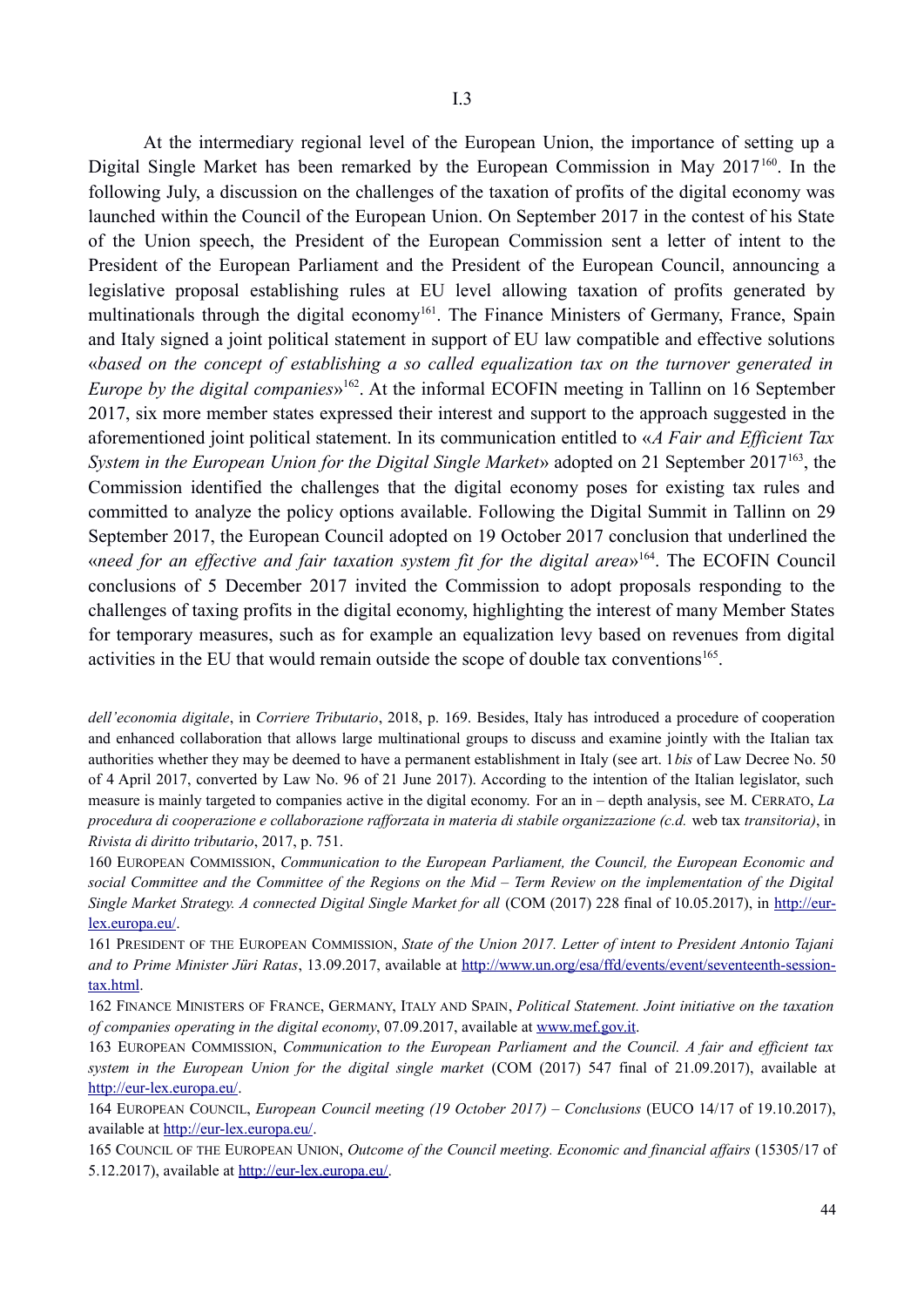**4.** The Proposal under analysis is the answer given by the European Commission to the aforementioned calls from several Member States of reacting quickly to the international tax gap: in this respect, the proposed introduction of a digital indirect service tax represents indeed a short – term solution, in order to face the current challenges of the digital economy. Alongside the Proposal, the European Commission has issued another legislative proposal (outside the scope of the present Paper) which constitutes the Commission's preferred long – term solution since it aims to reform corporate tax rules by introducing the concept of «*significant digital presence*»166. The distinction between the long – term and the short – term solution lies in the fact that only the former requires an amendment of the tax treaty framework currently in place (and, as a consequence, needs more time to be effectively implemented $167$ .

The objective scope of the digital service tax is defined by article 3 of the Proposal, which qualifies as taxable revenues those resulting from the following services:

i) The placing on a digital interface of advertising targeted at users of that interface as well as the transmission of data collected about users and generated from users' activities on digital interfaces. The word «interface» is broadly interpreted by the Proposal (art. 2.3), in order to include any software, website or application that can be accessed by a user – both individual or business (art. 2.4 of the Proposal). By this way and making reference to the taxonomy included in the Impact Assessment<sup>168</sup>, the proposed directive aims to tax all the fees resulting from those business models, in which access to a service (e.g. social network or search engine) is granted to users for free and personal data obtained from such users are than monetized by selling targeted advertisement placements or by selling the data itself to others businesses (e.g. Google and Facebook). In those cases where the supplier of the advertising service and the owner of the digital interface are different entities, only the former should be taxed, in order to prevent cases of double taxation (art. 3.3 of the Proposal).

ii) The making available to users of a multi-sided digital interface which allows users to find other users and to interact whit them, and which may also facilitate the provision of underlying supplies of goods or services directly between users (art. 3.1 b) of the Proposal). With reference to such kind of revenues, the Proposal aims to tax those fees paid by the users to access a platform, where the users offer services or goods among themselves (e.g. Airbnb or Blablacar). The revenues resulting from the supplies of goods and services made directly by the users connected thanks to the digital interface do not fall instead within the definition of taxable income according to the proposed Directive.

As expressly provided for in article 3.4.a of the Proposal, fees paid by users for accessing digital platforms which make available to them digital contents / IT solutions fall outside the scope

166 EUROPEAN COMMISSION, *Proposal for a Council Directive laying down rules relating to the corporate taxation of a significant digital presence* (COM (2018) 147 final of 21.3.2018), available at http://eur-lex.europa.eu/. For an analysis, see R. PETRUZZI - V. KOUKOULIOTI, *The European Commission's Proposal on Corporate Taxation and Significant Digital Presence: A Preliminary Assessment*, in Eur. Taxn., 2018, p. 58.

167 In this respect, see A. TURRINA, *supra* n. 6, p. 502.

168 EUROPEAN COMMISSION, *Commission staff working document. Impact Assessment accompanying the documents "Proposal for a Council Directive laying down rules relating to the corporate taxation of a significant digital presence" and "Proposal for a Council Directive on the common system of a digital services tax on revenues resulting from the provision of certain digital services"* (SWD (2018) 81 final/2 of 21.3.2018), available at http://eurlex.europa.eu/, Box 1 at p. 15.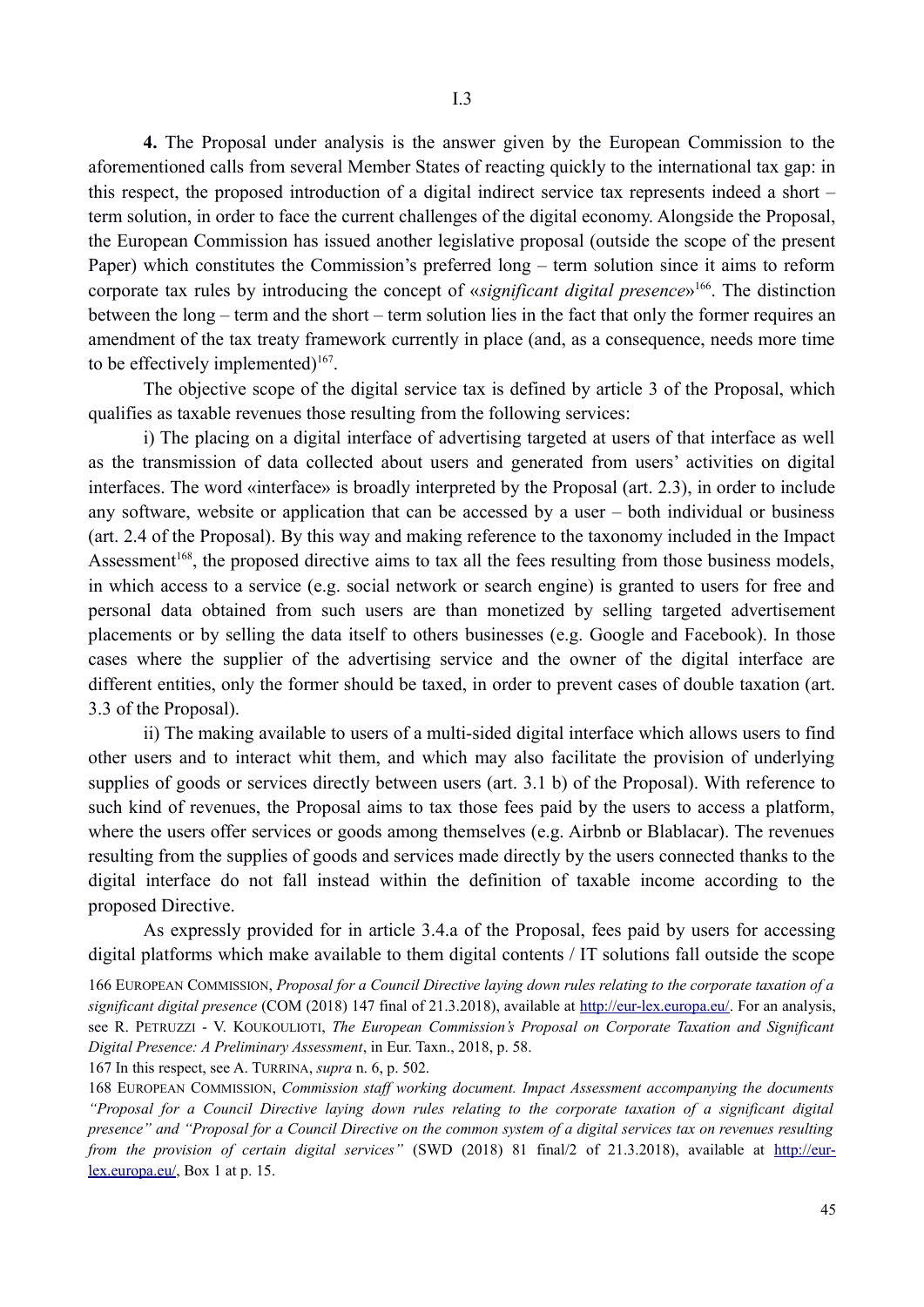of the Proposal (i.e. digital platforms providing media / content, gaming, electronic communication and payment services, cloud computing services and other digital solutions / software; in order to give some concrete examples, we can mention Netflix or Spotify). Further exemptions are provided for financial trading and crowd funding (art.  $3.4.b - c$  of the Proposal). Also revenues related to distant sales model / e- commerce (Amazon) do not fall within the objective scope of the proposed digital service tax (preamble 13 of the Proposal).

In light of the above, it appears clear that the European Commission has opted for a targeted approach, selecting only some of the revenues resulting from the digital services. The reasoning of the European Commission underlying such selection appears quite articulate, even if it is not so clearly expressed in the Impact Assessment. Trying to build up all the logical steps, it appears correct to describe the reasoning of the European Commission as follows: the user participation contributes significantly to the creation of value for the digital businesses; such value is created in the user's jurisdiction and should be taxed there, according to the common shared «value creation» rationale which is a widely accepted principle pervading the whole BEPS project; however, under the current international tax rules, no taxing right is recognized to the user's jurisdiction because the services are provided remotely by the digital businesses with no physical presence in the market country or, in any case, with a very limited physical presence not meeting the permanent establishment threshold; in order to provide for a «*fair*» taxation – «fairness» is a recurring key word in the Proposal –, the best solution would be to implement a long term measure which would however require a global consensus – based solution and (probably) a coordinated amendment of the double tax treaties (and more time); but since there is a political imperative from some Member States to react quickly, a short term measure to be implementable within a reasonable time span is proposed, by selecting only those services «*where the participation of a user in a digital activity constitutes an essential input for the business carrying out that activity and which enable that business to obtain revenues therefrom*»169, provided that they «*are responsible for the greatest difference between where profits are taxed and where value is created*»170. In other words, «[t]*he interim solution is meant to be a good and simple interim proxy to deal with the most extreme cases of mismatches between the location of taxation and value creation*»171*.*

Taxpayers for the purposes of the digital service tax are all those legal entities  $172$  – irrespective of their tax residence –, which meet both of the following thresholds in a given year: i) a worldwide turnover exceeding Euro 750 million and ii) an amount of revenues subject to the digital service tax obtained within the European Union above Euro 50 million (art. 4 of the Proposal).

The first threshold (based on the total annual worldwide revenues) aims mainly to limit the application of the tax to companies of a certain scale, assuming that, as noted above<sup>173</sup>, digital economy is characterized by big players taking the most advantage from the current digital

- 169 In this respect, see considerations made in paragraph 2 above.
- 170 EUROPEAN COMMISSION, *Explanatory memorandum of the Proposal*, *supra* n. 4, at para. 5.
- 171 EUROPEAN COMMISSION, *Impact Assessment*, *supra* n. 26, at para. 9.3.2, where further considerations of the European Commission are available.
- 172 Meaning any legal person or legal arrangement that carries on business through either a company or a structure transparent for tax purposes (art. 2.1 of the Proposal).

173 In this respect, see considerations made in paragraph 2 above.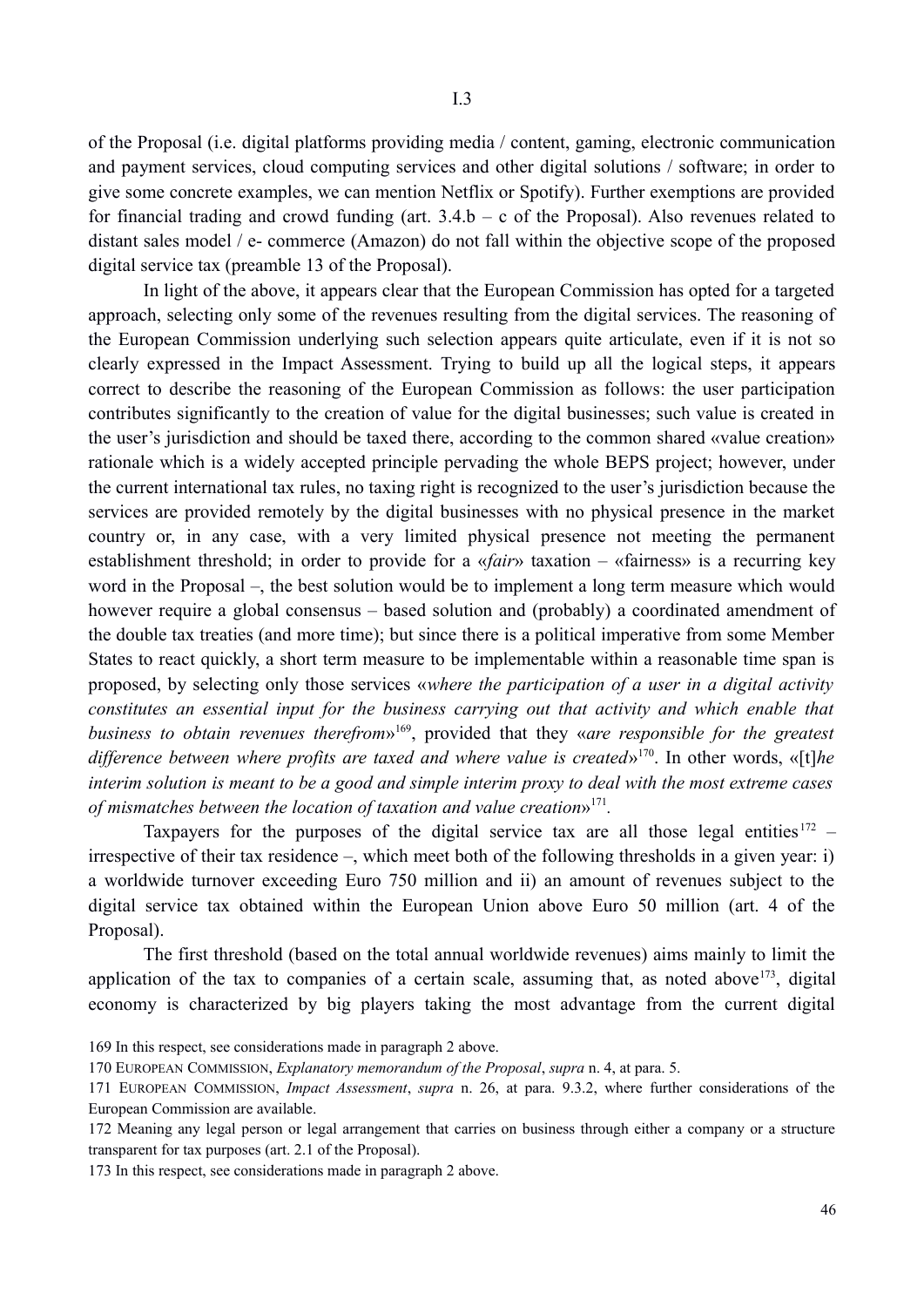international tax  $\text{gap}^{174}$ . In this respect, the choice of the European Commission to set the same threshold as that provided for the country – by – country reporting<sup>175</sup> and for the common corporate tax base<sup>176</sup> appears positive, since it contributes to set up a coherent and easy framework in which market operators are required to take always the same threshold as reference for the applicability of a given tax regime / requirement. The second threshold aims instead, according to the European Commission's intentions<sup>177</sup>, to limit the application of the digital service tax to those cases where there is a significant digital footprint at Union Level in relation to the revenues covered by the digital service tax.

The applicability of the digital service tax is extended by the Commission to both EU and non – EU entities, in order to make it compatible with the European Union law as well as with the International Trade Law. More specifically, with reference to the European Union primary law, the freedom to provide services (article 56 of the Treaty on the Functioning of the European Union ("TFEU")) implies the elimination of all discrimination on grounds of nationality, as well as the abolition of any restriction which is liable to prohibit, impede or render less attractive in concrete the activities of a foreign service provider<sup>178</sup>. At the international level, an analogous constraint is provided by article XVII of the General Agreement on Trade in Services, which prohibits a less favorable treatment of foreign service providers compared to the domestic one<sup>179</sup>.

In this respect, some authors<sup>180</sup> have taken the view that the proposed digital service tax would in concrete address mainly non – EU (US) digital companies, determining a *de facto* discrimination for the foreign service providers. Such a conclusion seems to be confirmed by the data provided by the European Commission itself<sup>181</sup>, according to which only a 7,2% share of the EU digital companies will meet both the thresholds set up by the European Commission.

Moreover, in a broader perspective, such an extension of the subjective scope of the digital service tax does not appear coeherent with the ultimate rationale of the tax under analysis, i.e. to tax fairly those entities who are non – resident within the European Union but create value there thanks to the European Union's users. In other words, because of the aforementioned comprehensive approach, the Proposal seems to go beyond its purposes, providing for the introduction of a new indirect tax also to entities which are assumed to be already fairly taxed, i.e. Member States tax resident entities, as well non – EU entities operating with a permanent establishment within the

174 EUROPEAN COMMISSION, *Explanatory memorandum*, *supra* n. 4, p. 10.

175 EUROPEAN COUNCIL, *Directive EU 2016/881 of 25 may 2016 amending Directive 2011/16/EU as regards mandatory automatic exchange of information in the field of taxation*, available at http://eur-lex.europa.eu/.

176 EUROPEAN COMMISSION, *Proposal for a council directive on a common corporate tax base* (COM (2016) 685 final of 25.10.2016), available at http://eur-lex.europa.eu/.

177 EUROPEAN COMMISSION, *Explanatory memorandum*, *supra* n. 4, p. 10.

178 CJEU, Judgment of 22 October 2014, *Blanco and Fabretti*, joined cases C-344/13 and C-367/13, EU:C:2014:2311, available at http://curia.europa.eu/.

179 For an in – depth analysis (also with reference to the doubts of compatibility with the EU State aid law and VAT law), see N. BAMMENS, Y. BRAUNER, V. CHAND, R.J. DANON, L. DE BROE, P. PISTONE, L. SPINOSA AND A. TURRINA, *Request for input on work regarding the tax challenges of the digitalized economy* (October 2017), available at http://www.unil.ch/taxpolicy/.

180 J. BECKER, J. ENGLISH, *EU Digital Services Tax: a populist and flawed proposal*, *supra* n. 6; A. M. Jimènez, *BEPS, the Digital(ized) Economy and the Taxation of Services and Royalties*, *supra* n. 6; L.A. SHEPPARD, *Digital permanent establishment and digital equalization taxes*, *supra* n. 6, p. 2.

181 EUROPEAN COMMISSION, *Explanatory memorandum*, *supra* n. 4, p. 68.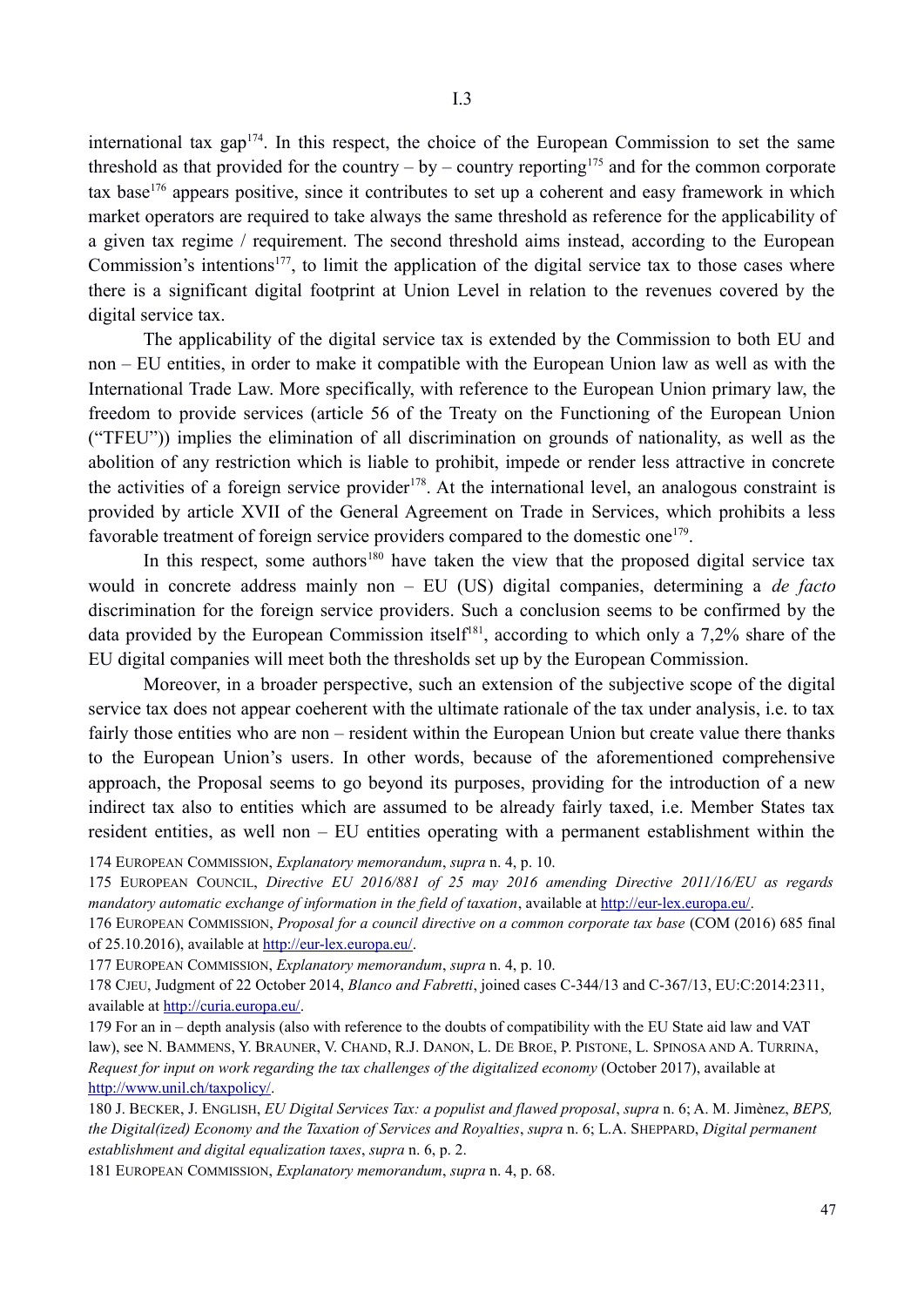European Union. This would lead to a situation of double taxation, about which the Proposal provides only for a deductibility of the digital service tax from the corporate tax basis<sup>182</sup>.

As far as the place of taxation is concerned, those revenues deemed as taxable according to article 3 of the Proposal shall be treated as obtained in a member state if the user of the corresponding digital service is located in that Member State. In other word, the users create the connection between the taxpayer and the European Union. More in detail:

i) With reference to the placing on a digital interface of targeted advertising, the user shall be deemed to be located in a member state if the advertising in question appears on the user's device when the device is being used in that member state (article 5.2.a). In case of transmission of data collected about users and generated from users' activities on digital interfaces, the territorial condition is met if the data transmitted are those generated from the user while using a device in that member state (article 5.2,c).

ii) With reference to the multi – sided digital interfaces instead, a distinction is made if there is an underlying supply of services or goods between the users of the platform. If this is the case, the territorial requisite is met if the user uses a device in that Member State to access the digital interface and conclude the underlying transaction. Otherwise, the user shall be deemed to be located in a member state only if he has an account opened using a device in that Member State (article 5.2.b).

In this respect, the Proposal further clarifies that the Member state where a user's device is used shall be determined by reference to the Internet Protocol address of the device (art. 5.5 of the Proposal).

The provisions related to the place of taxation are probably the most interesting ones since their wording, as well as their structures appear totally new for the current tax system. Somehow such provisions disclose more than the others the European Commission's tentative (and the corresponding difficulty) to find adequate measures to fill the currently existing international tax gap.

The combined presence of the three aforementioned elements (i.e. taxable revenues obtained by a taxable person in a Member State) would make the proposed digital service tax applicable.

Moreover, from a practical point of view, this means that, in case that a digital business has (as it is quite likely to be) both EU and non – EU users, the share of revenues related to users non located within the European Union (and thus not covered by the digital service tax) should be firstly split from the total taxable revenues and then the remaining share of revenues should be apportioned within the Member States according to the several allocation keys laid down in article 5.3 of the Proposal for each type of taxable service. In case of businesses with users active only within the European Union, only the aforementioned second step should be implemented, in order to define the proportion of taxable revenues obtained in each Member State. Finally, in case of a pure domestic situation in which all the users of a digital business are located in the same member state, all the relevant revenues should be taxed there. Once determined the share of taxable revenues of each Member State in a given tax year, the digital service tax due in that member state shall be calculated applying the single rate of 3%.

182 See Recital 27 of the Proposal, which in any case represents only a recommendation to the Member States and not an obligation.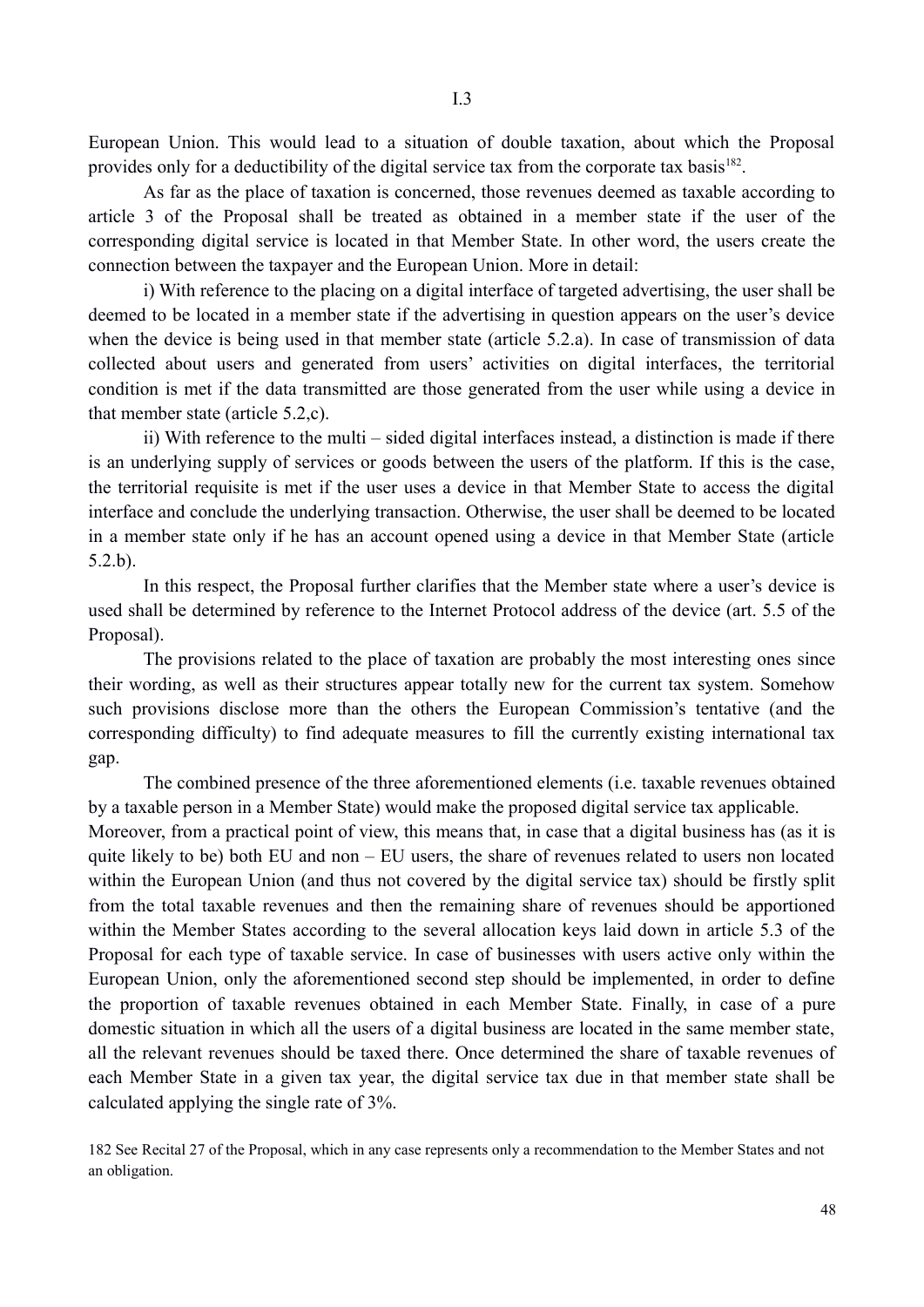As far as the administrative aspects are concerned, a One – Stop – Shop simplification mechanism is provided by the Proposal: digital businesses can enjoy a single contact point, through which they can identify themselves for the purposes of the digital service tax, submit the relevant return and provide for the corresponding payments. A system of administrative cooperation should than allow the exchange of information as well as the transfer of the relevant payments between the member state of identification and the others where digital service tax is due (chapter 4 of the Proposal): by this way, a new requirement for administrative cooperation has been introduced within the current EU framework<sup>183</sup>. About such collection system, many doubts arise since it would probably share the same problem of the VAT one – stop – shop.

**5.** Being at the end of our critical reading of the Proposal, it seems appropriate to go back to the first line of the proposed directive, according to which its legal basis is article 113 of TFEU stating that the European Union is admitted to adopt «*provisions for the harmonisation of legislation concerning turnover taxes, excise duties and other forms of indirect taxation to the extent that such harmonisation is necessary to ensure the establishment and the functioning of the internal market and to avoid distortion of competition*». This means that, in order to recognize the competence of the European Union with reference to the Proposal, two conditions should be met. First of all, the digital service tax should be qualified as an indirect tax – as the European Commission does<sup>184</sup>. Moreover, the Proposal should be a necessary measure in order to eliminate, as far as possible, factors that may distort conditions of competition or hinder the free movement of goods and services, whether at the national or community level. Moreover, a special legislative procedure should be followed, which requires unanimity of all the Member States for the adoption of the Proposal. As of today, such unanimity appears quite difficult to be reached, also in light of the fact that the EU finance ministers were strongly divided upon the first discussion of the Proposal<sup>185</sup>. One could argue if, in case of absence of unanimity, the Member States in favor of the Commission's proposal (as Italy would be) could decide to introduce the *interim* measure by means of enhanced cooperation; however, also this root does not appear feasible since such a cooperation shall in any case not imply an undermining of the internal market, a barrier to trade between Member States, a distortion of the competition or a violation of the sovereignty of the other member states (see articles  $326 - 327$  of the TFEU). The result is that the adoption of the Proposal appears far from obvious, calling the European Union to keep on working on a global solution at the OECD level.

As it has been noted, «*in one way or another, it would seem that the existing body of international and supranational rules posing counter-limits on the adoption of unilateral measures are so pervasive that, were they to be eventually implemented, could actually appear as an*

185 See F. GUARASCIO, *EU digital tax on corporate turnover faces uphill road*, Reuters (28 Apr. 2018), available at https:// www.reuters.com/article/us-eu-ecofin-tax/eu-digital-tax-on-corporateturnover-faces-uphill-roadidUSKBN1HZ0JS.

<sup>183</sup> For a reconstructive study of the framework currently provided at the European Union level with reference to the administrative cooperation in the field of taxation, see G. MARINO, *International and European measures for de – offshoring: global ambitions and local hypocrisies*, in *Intertax*, 2017, p. 530.

<sup>184</sup> EUROPEAN COMMISSION, *Impact assessment*, supra 26. For a critical position of such qualification, see, among the others, A. TURRINA, *Which "Source Taxation" for the Digital Economy?*, *supra* 6.